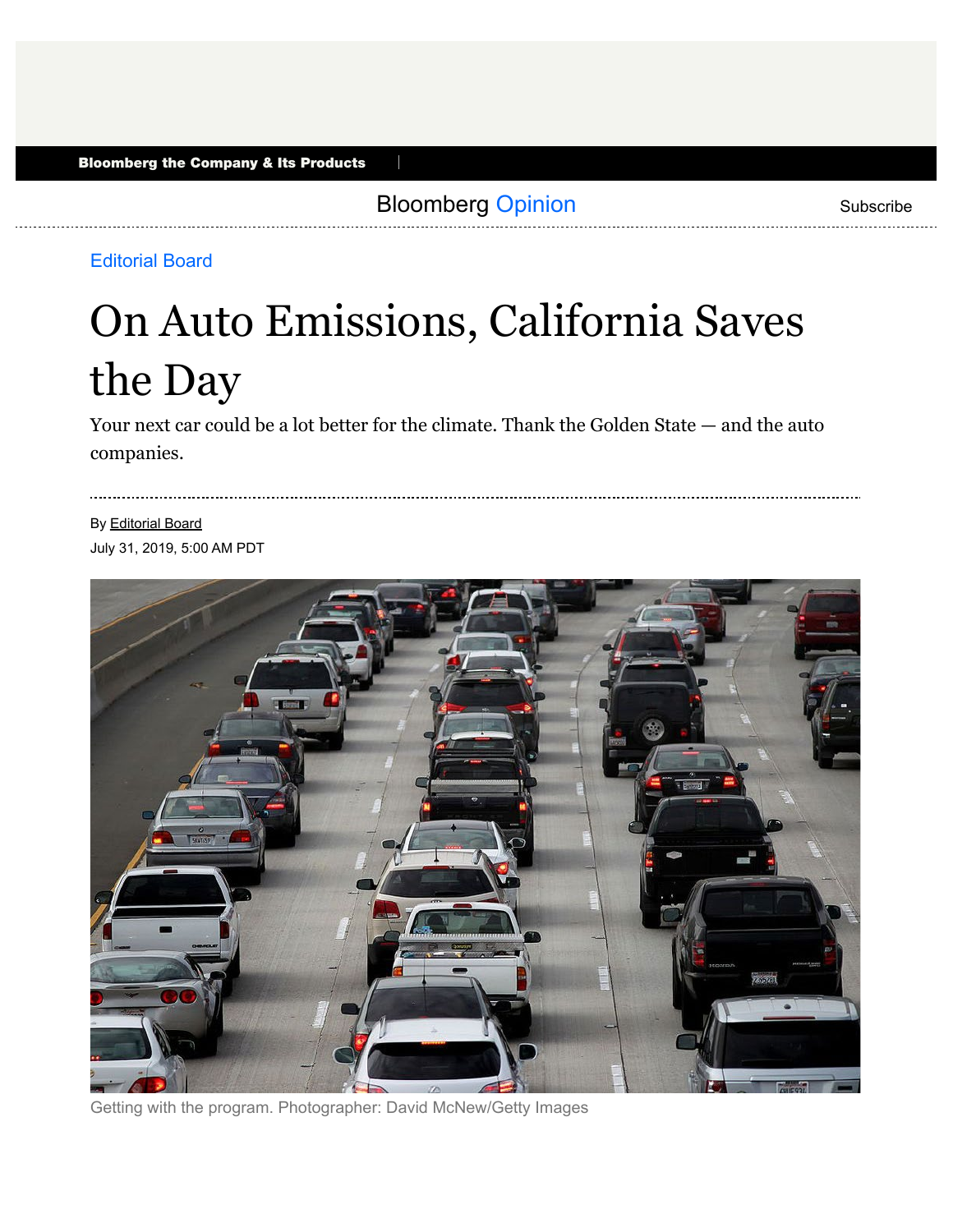**COMMENTS** 

8

LISTEN TO ARTICLE

## 2:17

SHARE THIS ARTICLE Share Tweet **Post** Email

#### In this article

BMW BAYER MOTOREN WK 66.30 EUR  $\blacktriangledown$  -0.59 -0.88% 7267 HONDA MOTOR CO  $2,721.00$  JPY  $+10.50 +0.39%$ VOW VOLKSWAGEN AG 153.20 EUR  $\blacktriangledown$  -1.80 -1.16% ----------------------------------

California just notched a victory in its battle with the Trump administration over environmental policy. What makes this win especially notable  $-$  and especially encouraging  $-$  is that an alliance with car manufacturers helped bring it about.

Some background: For more than half a century, California has been permitted to set its own targets for auto emissions and fuel economy — standards that more than a dozen other states, representing more than 30% of the U.S. auto market, now follow. Car makers came to treat the state's high standards as de facto national benchmarks.

That worked well enough until last year, when the Environmental Protection Agency, under President Donald Trump's direction, said it would set new and less demanding national standards — in efect, driving a wedge between California's rules and the targets to be applied elsewhere. In talks with the Trump administration to establish consistent — and looser — national standards, California stood its ground. The White House angrily broke off the discussion; California threatened to adopt "extreme" new rules if the